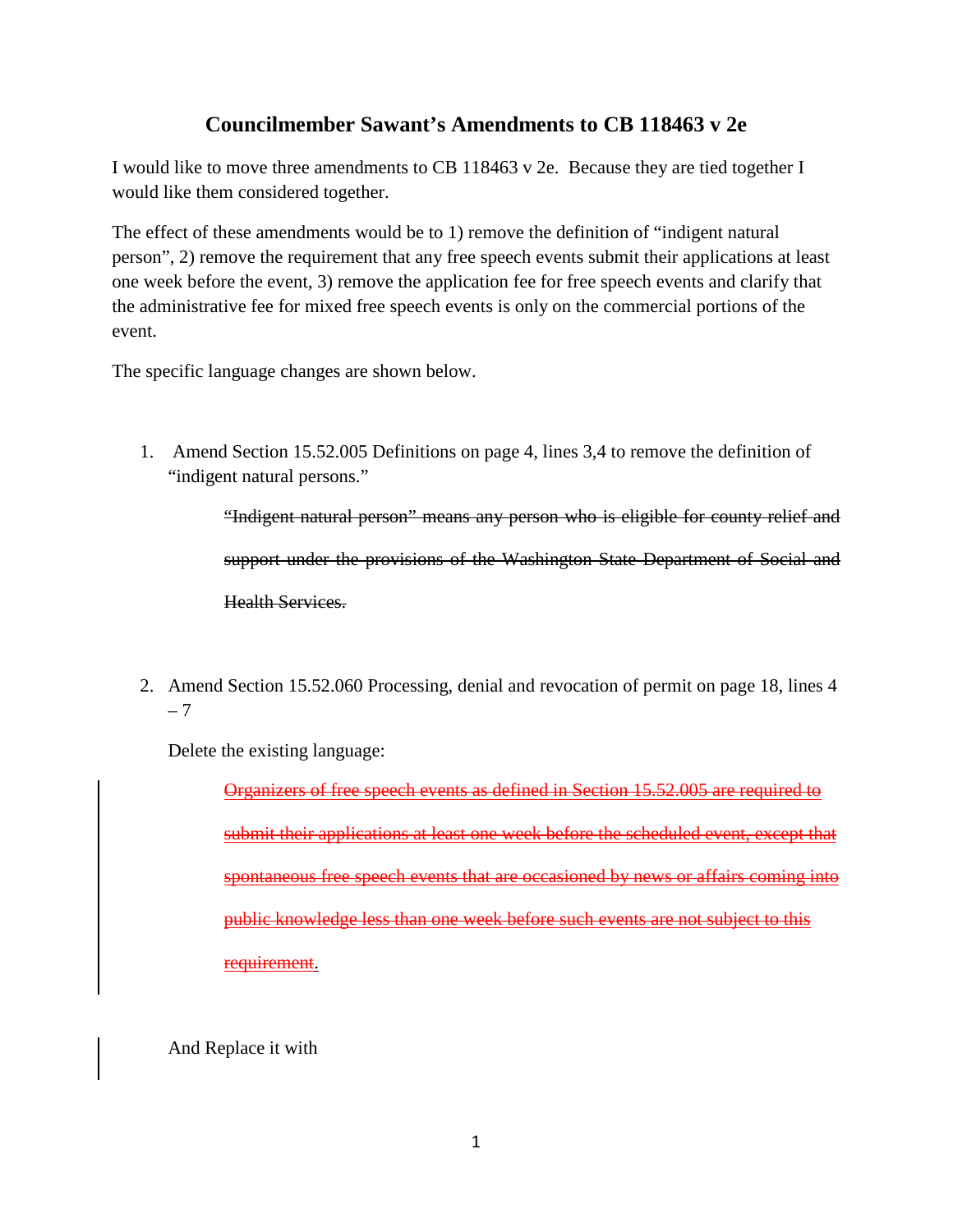Organizers of free speech events as defined in Section 15.52.005, including, but not limited to, spontaneous free speech events that are occasioned by news or affairs coming into public knowledge, may submit their applications at any time before the scheduled event."

And add, on line 19 the words "**with respect to the date of the proposed event"** to the last sentence in paragraph 2.

2. The time necessary to plan, process, and permit the event is insufficient based on the size, scope, complexity, location, or history of the event, and the resources available to the City, except that nothing in this subsection 15.52.060.B.2 shall limit an applicant's ability to obtain a last-minute parade permit pursuant to Section 11.25.050.E. Applications for spontaneous free speech events that are occasioned by news or affairs coming into public knowledge less than one week before such events shall not be denied **with respect to the date of the proposed event** based on this subsection 15.52.060.B.2;

3. Amend section 15.52.070 Fees on page 21, lines 6-11 and 16.

## **15.52.070 Fees**

A. Application Fee. A non-refundable application fee of \$75 shall be due upon filing of a special events permit or authorization application for all event types except free speech events and mixed free speech events. The Special Events Committee shall waive the application fee for free speech events and mixed free speech events if the individual applicant qualifies as an indigent natural person as defined in Section 15.52.005. In making its determination, the Special Events Committee may require relevant information and documentation as may, in the